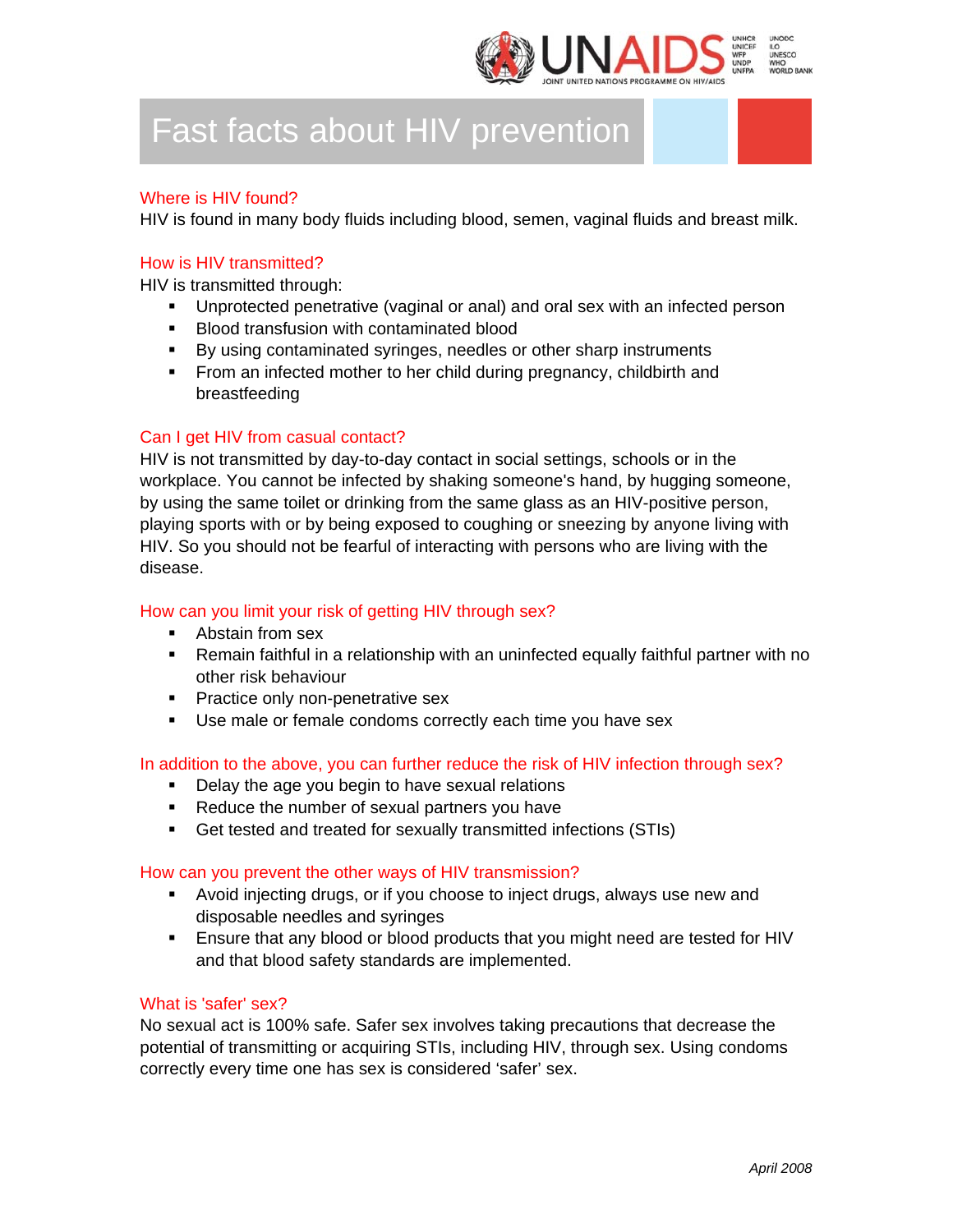#### How effective are condoms in preventing HIV?

Quality-assured male and female condoms are the only products currently available to protect against STIs, including HIV. When used properly every time one has sex, condoms are a proven and effective means of preventing HIV infection in women and men.

However, apart from abstinence, no protective method is 100% effective, and condom use cannot guarantee absolute protection against any STI. In order to achieve the protective effect of condoms, they must be used correctly all the time. Incorrect use can lead to condom slippage or breakage, thus diminishing their protective effect.

#### What is a female condom?

The female condom is only female-controlled contraceptive barrier method currently on the market. The female condom is a strong, soft, transparent polyurethane sheath inserted in the vagina before sexual intercourse. It entirely lines the vagina and provides protection against both pregnancy and STIs including HIV, when used correctly at each act of intercourse.

#### What is the risk of getting HIV from kissing?

Transmission though kissing on the mouth carries virtually no risk; no evidence has been found that the virus is spread through saliva by kissing.

#### What is the risk of getting HIV through body piercing or from a tattoo?

A risk of HIV transmission exists if non-sterile instruments are used. Instruments that are intended to penetrate the skin should be sterilized and used once, then disposed of or sterilized again.

#### What is the risk of getting HIV from sharing razors with a person living with HIV?

Any kind of cut using a non-sterile object, such as a razor or knife, can transmit HIV. Sharing razors, knives or other sharp instruments with anyone is not advised, unless they are fully sterilized after each use.

#### Is it ever completely safe to have sex with a HIV-positive person?

No, there is always a risk of transmission when having sex with a HIV-positive person. The risk can be significantly reduced if condoms are properly used every time one has sex.

# Is it safe for two HIV-positive individuals to engage in unprotected sex exclusively with each other?

No, it is not safe for two HIV-positive individuals to have unprotected sex with each other as re-infection with other types of HIV and the transmission of other STIs can occur. Use of condoms always is advised, even when both partners are HIV-positive.

How can mother-to-child transmission be prevented?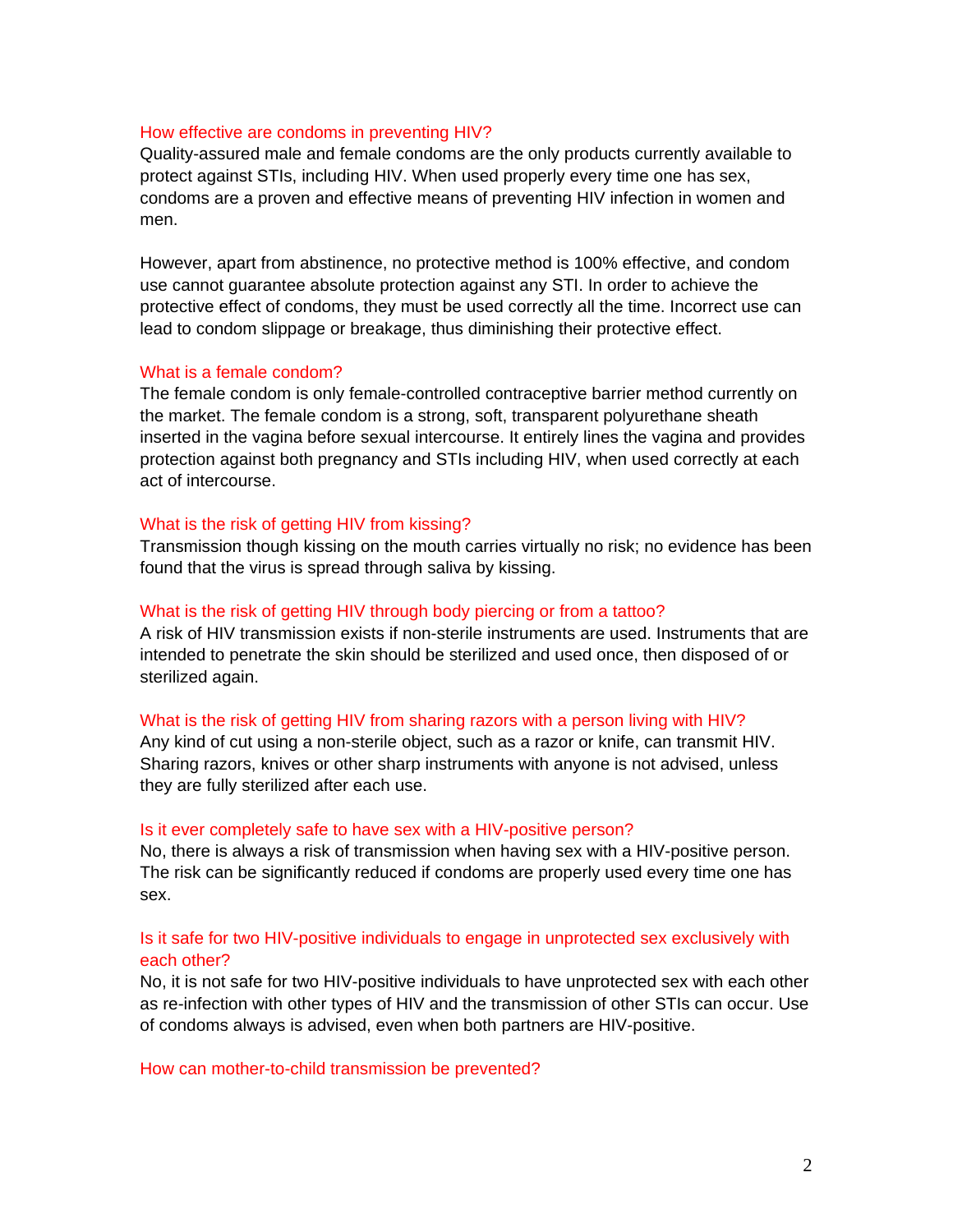Transmission of HIV from an infected mother to her child can occur during pregnancy, during labour or after delivery through breastfeeding. The risk of mother-to-child transmission can be reduced by the following:

- **Treatment with antiretroviral drugs**
- **Caesarian section**
- Avoiding breastfeeding, but only when replacement feeding is acceptable, feasible, affordable, sustainable and safe. If not, exclusive breastfeeding is recommended for the first 6 months.

# How can people who inject drugs reduce their risk of contracting HIV?

People who inject drugs are at high risk because they can inject HIV directly into their blood stream. But there are certain steps they can take to reduce this risk:

- **Take drugs orally (i.e. change from injecting to non-injecting drug use).**
- Do not re-use or use the same needles, syringes, water or drug-preparation equipment with other people.
- Use a new syringe (obtained from a reliable source, e.g. a chemist or a needleexchange programme) to prepare and inject drugs each time.
- When preparing drugs, use sterile water or clean water from a reliable source.
- Use a fresh alcohol swab to clean the skin prior to injection.

# How can health-care workers help to prevent transmission in health-care settings?

Health-care workers should follow Universal Precautions which are infection-control guidelines developed to protect health workers and their patients from exposure to diseases spread by blood and certain body fluids.

Universal Precautions include:

- Careful handling and disposal of 'sharps' (items that could cause cuts or puncture wounds, including needles, hypodermic needles, scalpel and other blades, knives, infusion sets, saws, broken glass, and nails)
- Hand-washing with soap and water before and after all procedures;
- Use of protective barriers such as gloves, gowns, aprons, masks and goggles when in direct contact with blood and other body fluids;
- Safe disposal of waste contaminated with blood or body fluids;
- Disinfection of instruments and other contaminated equipment; and
- **Proper handling of bedding and clothing stained with blood, diarrhoea or other** body fluids.

# What should you do if you think you have exposed yourself to HIV?

If you think you've been exposed to HIV, you should get immediately seek help from your local health authority to receive counselling and testing for HIV. You should take precautions to prevent transmitting HIV to others in case you are infected with HIV.

# What is PEP?

Antiretroviral drugs can be prescribed within 72 hours of exposure to potentially HIVinfected blood or body fluids to prevent HIV sero conversion. This is called "post